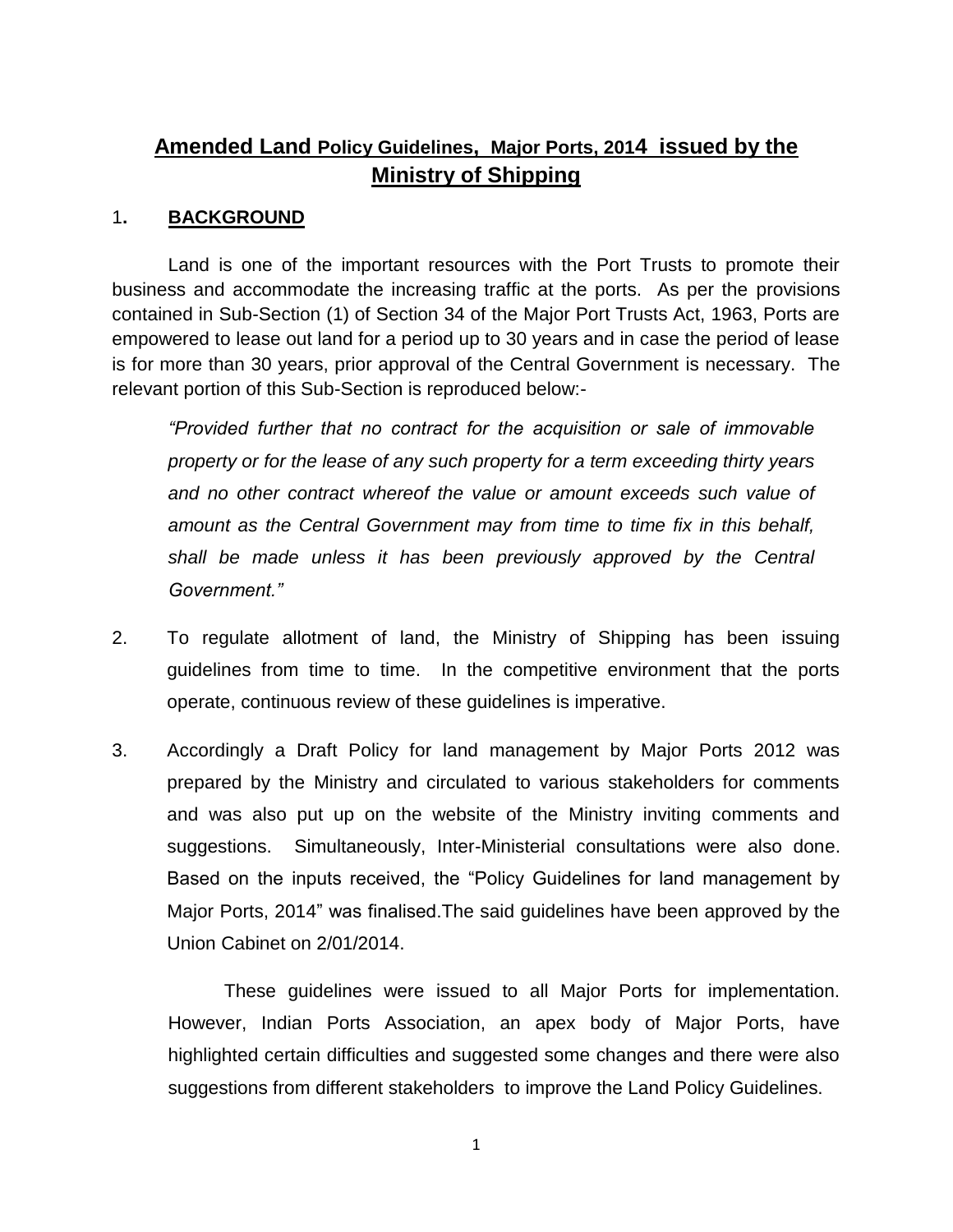Thereafter, Ministry, vide Order dated  $8<sup>th</sup>$  August, 2014 constituted a two member committee comprising of DG(Shipping) and Sri R.C.Sinha, Advisor to examine the suggestions and furnish a report. Based on the report, the revised guidelines have been framed, The Revised Land Policy guidelines, issued under Section 111 of MPT Act, 1963 are as follows:

- 4. **Objectives** The main objectives of the Policy are:
	- a) To ensure that land resources are put to optimum use as per the approved Land Use Plan with focus on retaining /attracting port traffic;
	- b) To ensure that optimum value is realized by licensing / leasing Port land through a transparent tender-cum-auction methodology.
	- c) The policy prescribes the procedure for revision of rates to enable maximum resource generation for the Ports and the methodology for regular updating of the rates in line with the market value
	- d) The policy also recognizes the need for special dispensation for cases relating to educational and security purposes.
- 5. **Scope:** The policy is applicable for all Major Ports except for the land relating to the Township areas of Kandla, Mumbai and Kolkata Ports for which separate policy will be formulated. Kamarajar Port Limited may follow the principles of this Land Policy but will not be covered by TAMP jurisdiction . These guidelines supersede all previous guidelines issued on the subject.
- 6. **Empowered Committee Mechanism**: There shall be an empowered Committee comprising of AS&FA (Shipping), Joint Secretary (Ports), Joint Secretary of the Department of Economic Affairs, and the concerned Adviser of the Planning Commission, for discharge of such functions as are allotted to it under this policy.
- 7 These policy guidelines for land allotment would be applicable to all new *PPP* projects also. For such projects, approval of the project by the competent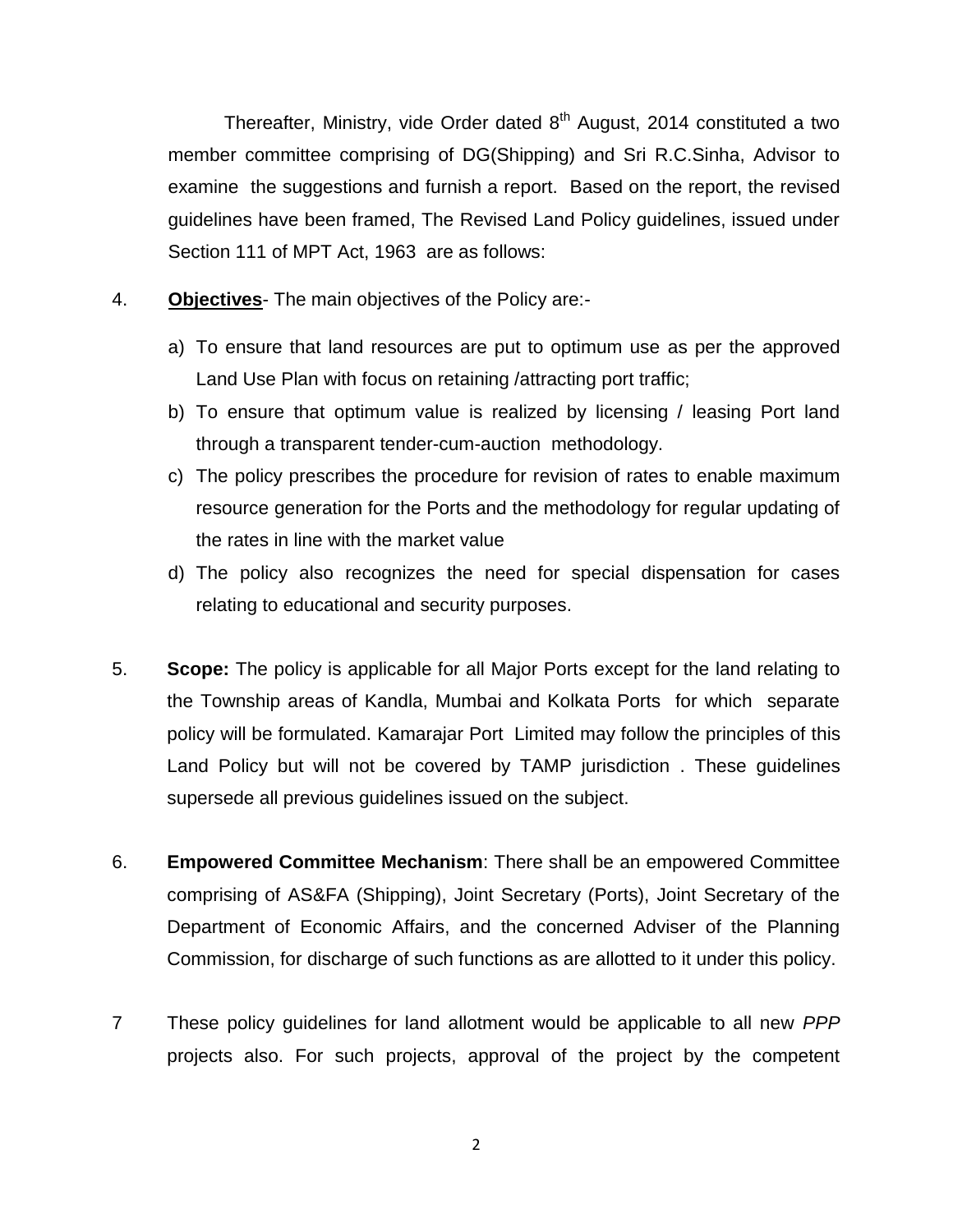authority will be taken as approval for the licence of the land component of the project.

#### 8. **Land Use Plan:**

The Land Policy Guidelines are applicable for all purposes provided under MPT Act 1963. Every Major Port shall have a Land use plan covering all the land owned and/or managed by the Port. Such plans shall be approved by the Board and a copy would be forwarded to the Government. Any proposal for revision of land use plan shall be finalized by the Board only after considering the objections and suggestions received from the various stakeholders. Land use plan of major ports shall be reviewed by the Board at least once in every five years.

## 9. **Land Allotment Policy:**

Ports are empowered to lease/licensing out land based on the approved land use plan/Zoning of the port and within the framework of MPT Act 1963

- 9.1 The expression "Lease" shall have the meaning assigned to it as in Section 105 of the Transfer of Property Act, 1882 . Accordingly, lease is defined as transfer of a right to enjoy immovable property, made for a certain time, expressly provided for, in consideration of a price paid or promised, or of money to be rendered periodically or on specified occasions to the transferor by the transferee, who accepts the transfer on such terms.
- 9.2 The expression "licence" shall have the same meaning assigned to it as in Section 52 of the Indian Easements Act, 1882. Accordingly, licence is defined as a right granted to another person by the grantor, to do or continue to do upon the immovable property of the grantor, something which would, in the absence of such right, be unlawful, and such right does not amount to an easement or an interest in the property.
- 9.3 The word "Port" and "Board" wherever used in the policy directives connote "Port Administration" and 'Board of Trustees/ Directors' respectively.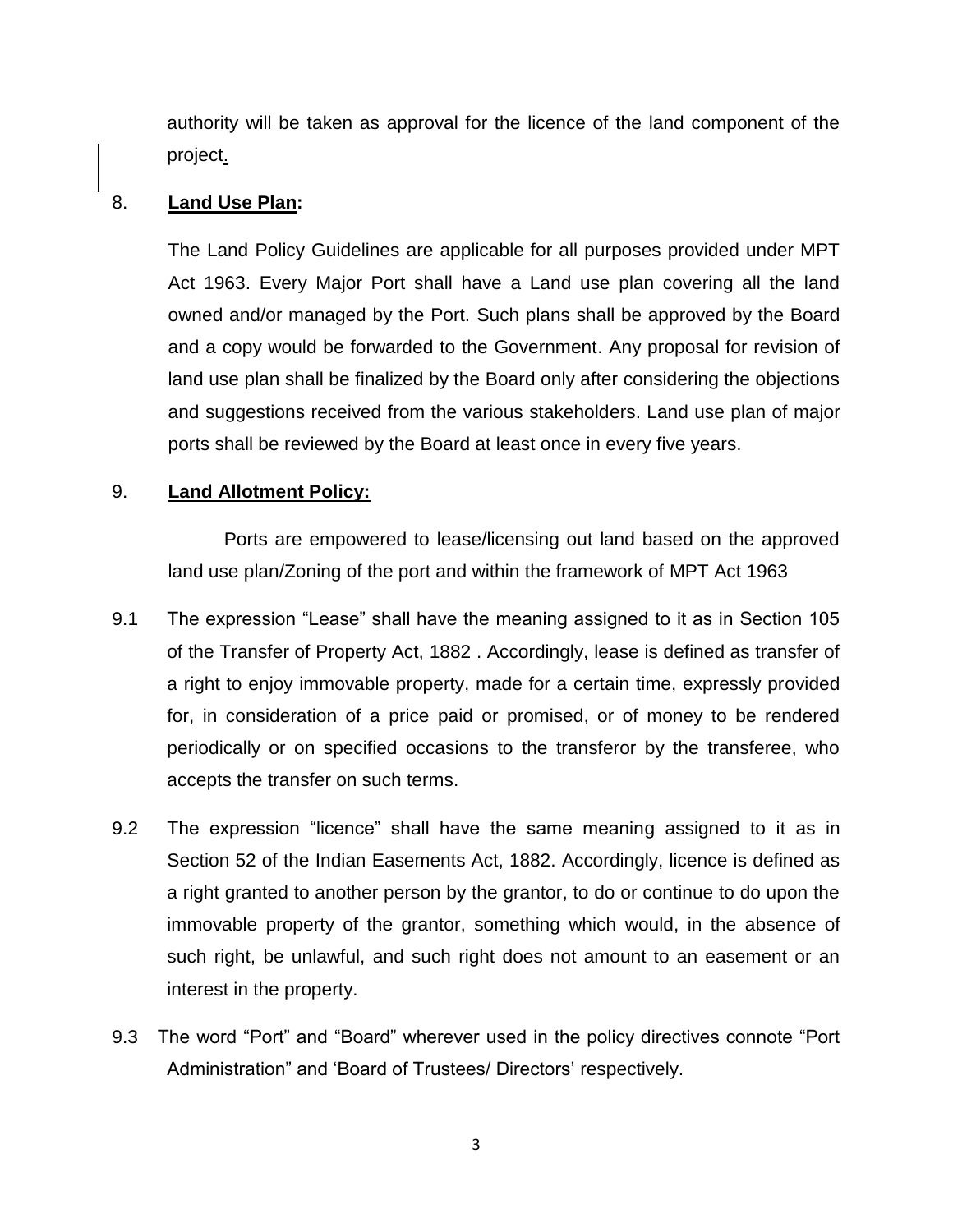#### 9.4 **Licence of Land**:

Port will formulate the guidelines for License of land within and outside customs bonded Area in accordance with the land use plan of the port and the spirit of the Land Policy Guidelines and get them approved at the Board level. The Ministry of Shipping should be kept informed of the guidelines

#### **10. Custom Bond Area:**

#### 10.1. **Fresh allotment of land:**

- (a) The land inside custom bond area, which is required on an immediate basis, shall be given on licence basis only and no lease may be permitted. Wherever feasible, such licence shall be issued only by inviting competitive tenders. The guidelines laying down the detailed procedure in this regard shall be framed and approved by the Board of the Port. The licence may be granted upto a maximum period of 11 months and shall be at the bid value discovered through the tender-cum-auction, wherever feasible and would be approved by the Board. In cases, where the tender- cum-auction is not possible, land can be allocated on licence basis at the latest SoR which would be the value notified under para-13 (c). However, allotment of land by not resorting to tender-cum- auction methodology should be exercised as an exception.
- (b) The Port may also allot land inside the Custom bond area for activities vital to Port operations or for those which clearly aid Port activities and sea trade, such as, setting up of duty free shop, communication centres, parking facilities, passenger facilities like shopping centres, cyber cafes, health clubs etc. and security related activities. The tenure of license for such land will be decided by the respective Port Trust Boards and such tenure shall not exceed 5 years. All such proposals should, however, have the necessary statutory and/or administrative approvals. Land is to be allotted through tender-cum-auction methodology through a competitive bidding process over the reserve price of such plots which shall be the updated SoR notified by TAMP. Land can also be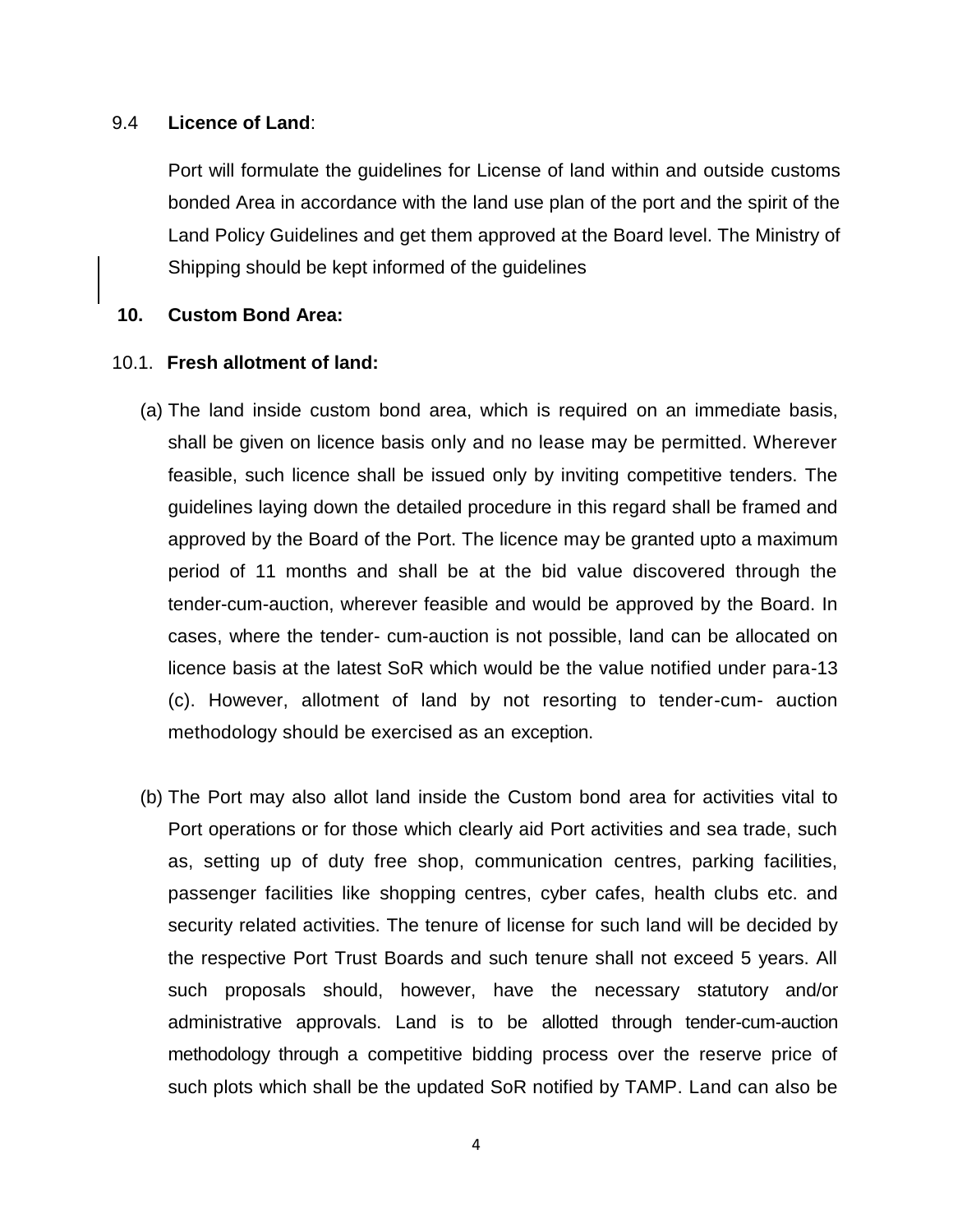allotted on nomination basis to CPSUs/SPSUs for activities that are vital to Port operations or which clearly aid port activities at the latest SoR which would be the value notified under para-13 (c).

#### 10.2. **Renewal of existing land leases:**

Even though it would be ideal that land inside custom bond area is allotted on licence basis only, it is observed that some major Ports have allotted land on long term lease basis inside the custom bond area before the land policy guidelines issued in the year 2004 came into force and original lessees have created permanent structures on the land. The procedure outlined in Para 11.3 will also be adopted for renewal of lease of such lands inside the custom bond area.

#### **11. Outside Custom Bond Area:**

#### 11.1 **Licence of land:**

Normally, land outside custom bond area shall be given on lease basis only. However, in specific cases, for reasons to be recorded in writing, land can be given on licence basis only for Port related activities. Licence of land outside custom bond area will also be governed by the same methodology and conditions as are applicable in case of land inside custom bond area, as spelt out in Para 10 above.

## 11.2. **Fresh Leases:**

- (a) Land should be leased only in accordance with the land use plan.
- (b) Land can be leased up to a maximum cumulative period of 30 years by the Port with the approval of the Board. Renewal of leases beyond thirty years and for a maximum cumulative period of 99 years should be recommended by the Port Trust Board after satisfying itself that the same is required to be renewed and that the Port does not require the said land for its own use. Renewals will be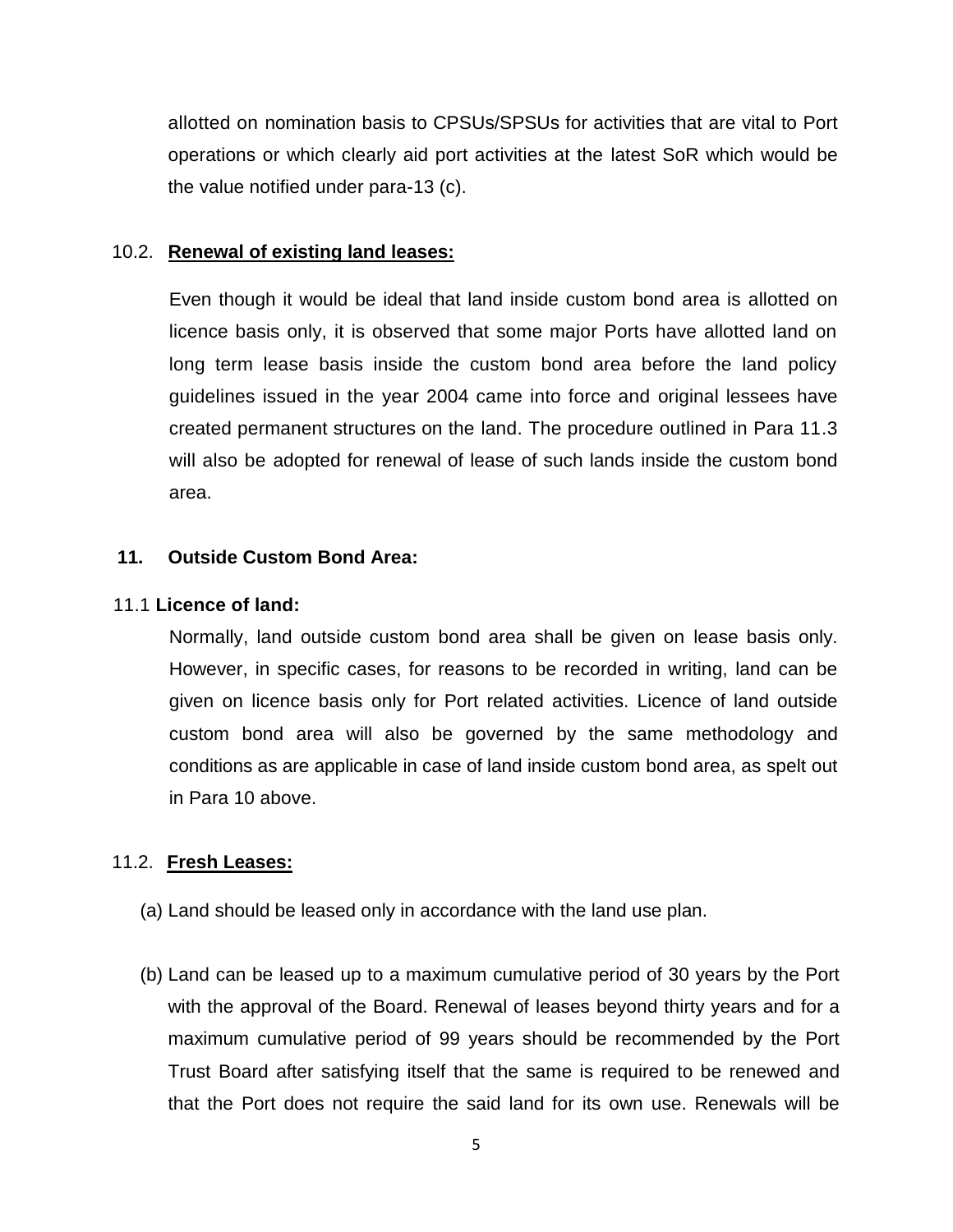granted through the Empowered Committee mechanism subject to the approval of the Government and renewals will be limited to a maximum cumulative period of 99 years.

- (c) In certain cases the lessee may require land for capital intensive investment like tank-farms, refineries etc. The Port, may at its option decide to fix the tenure of lease for a period which is more than 30 years. Such proposals are to be submitted with the recommendations of the Board to the Empowered Committee and Ministry for its approval. The Port in its land-use plan should identify land which can be allotted on long-term lease basis, i.e. for a tenure of 30 years and beyond.
- (d) Land shall be leased through tender -cum -auction methodology through a competitive bidding process over the reserve price of such plots which shall be the updated SoR notified by TAMP. At the tender -cum -auction stage, depending upon its financial requirement, the Port may decide to invite bids either on- (i) Upfront basis, where the bidding parameter is the one-time upfront payment offered by the bidder for the lease period and a nominal lease rent of Rs. One per square metre to be collected every year for the currency of lease period, or; (ii) Premium basis, quoted by the bidder over and above the Reserve Price in terms of the annual lease rent, calculated as per the provisions of para-13(b). While leasing out land on upfront basis, the Board shall fix the Reserve Price which would be the NPV of the sum total of annual lease rentals calculated as per Para 13(b), escalated annually at the rate approved by the Board as indicated in para 13(c). The discount factor would be the longest term G-sec rate as per the latest RBI Bulletin. In both cases, the Port shall keep equivalent of two years rentals as security deposit.
- (e) A Land Allotment Committee shall be constituted by the Port Trust Board consisting of Deputy Chairman of the Port, and Heads of Departments of

6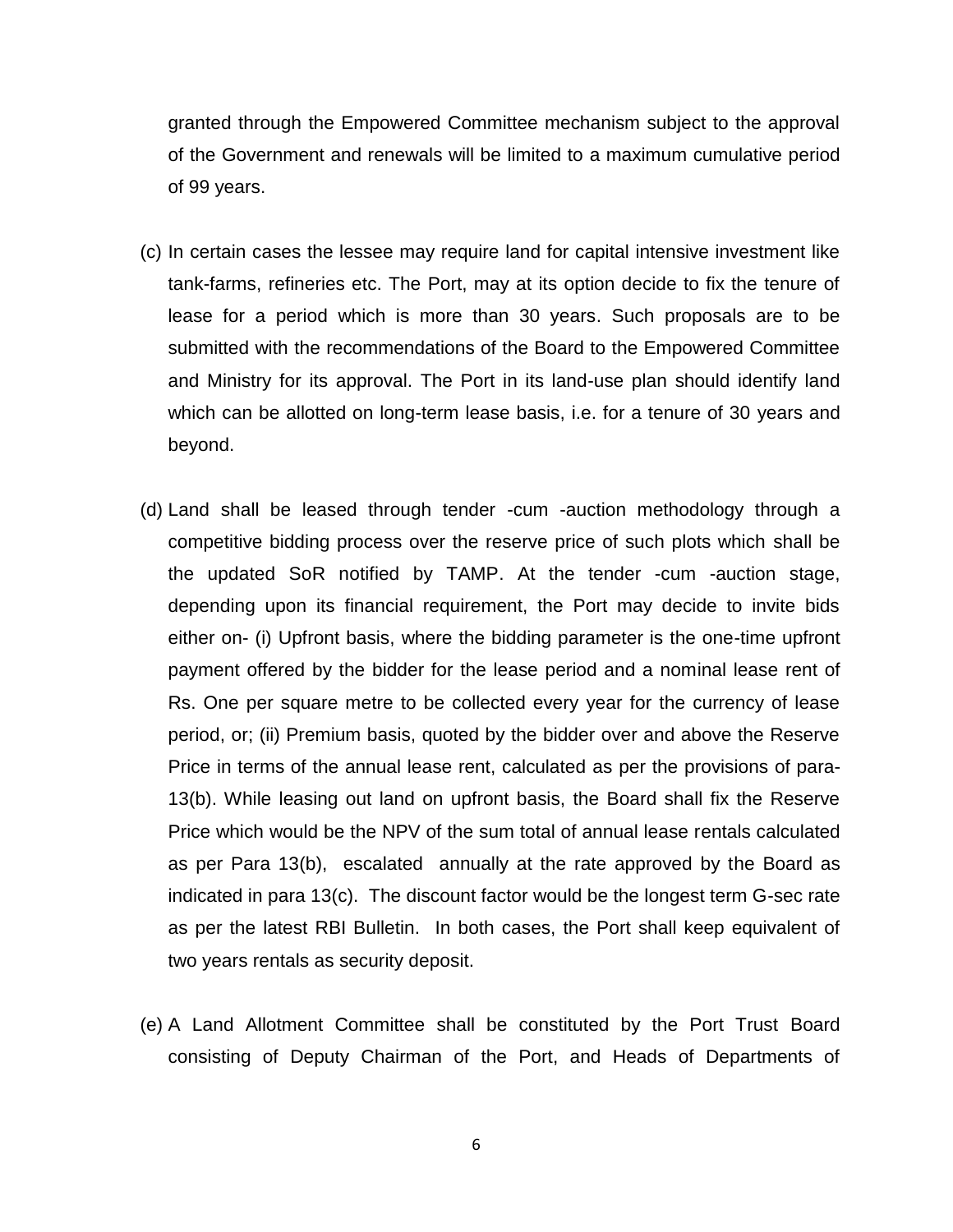Finance, Estate and Traffic. The Land Allotment Committee will finalise the Reserve Price as per the methodology explained above and in Para 13(b).

- (f) In respect of PPP projects, the annual lease rent based on latest SoR with the approved rate of annual escalation would be indicated to the bidders at the bidding stage itself. With respect to land allotted for captive facilities, the lease rentals for the land allotted shall be recovered from the user as per the annual lease rental based on latest SoR notified as per Para-13(c), with the approved rate of annual escalation. The lease rental, as well as the rate of annual escalation would be approved by the Port Trust Board.
- (g) For establishment of common utilities by local bodies like sewage plant, Government Schools and colleges and hospitals, etc, land can be allotted by the Port Trusts on nomination basis provided allotment is in the interest of the Port Trusts. The land allotted to such entities to be used exclusively for the purpose for which it has been allotted and under no circumstances, the usage can be changed. In case the leased land is not used for the purpose it is granted, the lease to be terminated and the land so allotted to be resumed by the Port. No transfer/sub-letting of such lease will be permitted. Concession upto 75% on the annual lease rent arrived at on the basis of updated SoR may be granted to government schools and colleges. Concession in lease rent can be provided by the Port Trust Board as provided under para 11.2 (h) for establishment of common utilities by local bodies like sewage plant, hospitals, etc provided they are in accordance with approved master plan of the city and the land is not required for the Port's own use.
- (h) Land can also be allotted on nomination basis to Government Departments, Statutory Local Bodies, Statutory Authorities/Autonomous Organisations under State/ Central Ministries, Central Public Sector Undertakings (CPSUs), State Public Sector Undertakings (SPSUs) and security agencies like State Police, CISF, Coast Guard and Navy, subject to the availability of land and on the basis of updated SoR. In cases where any CPSU/SPSU/Statutory Authority enters into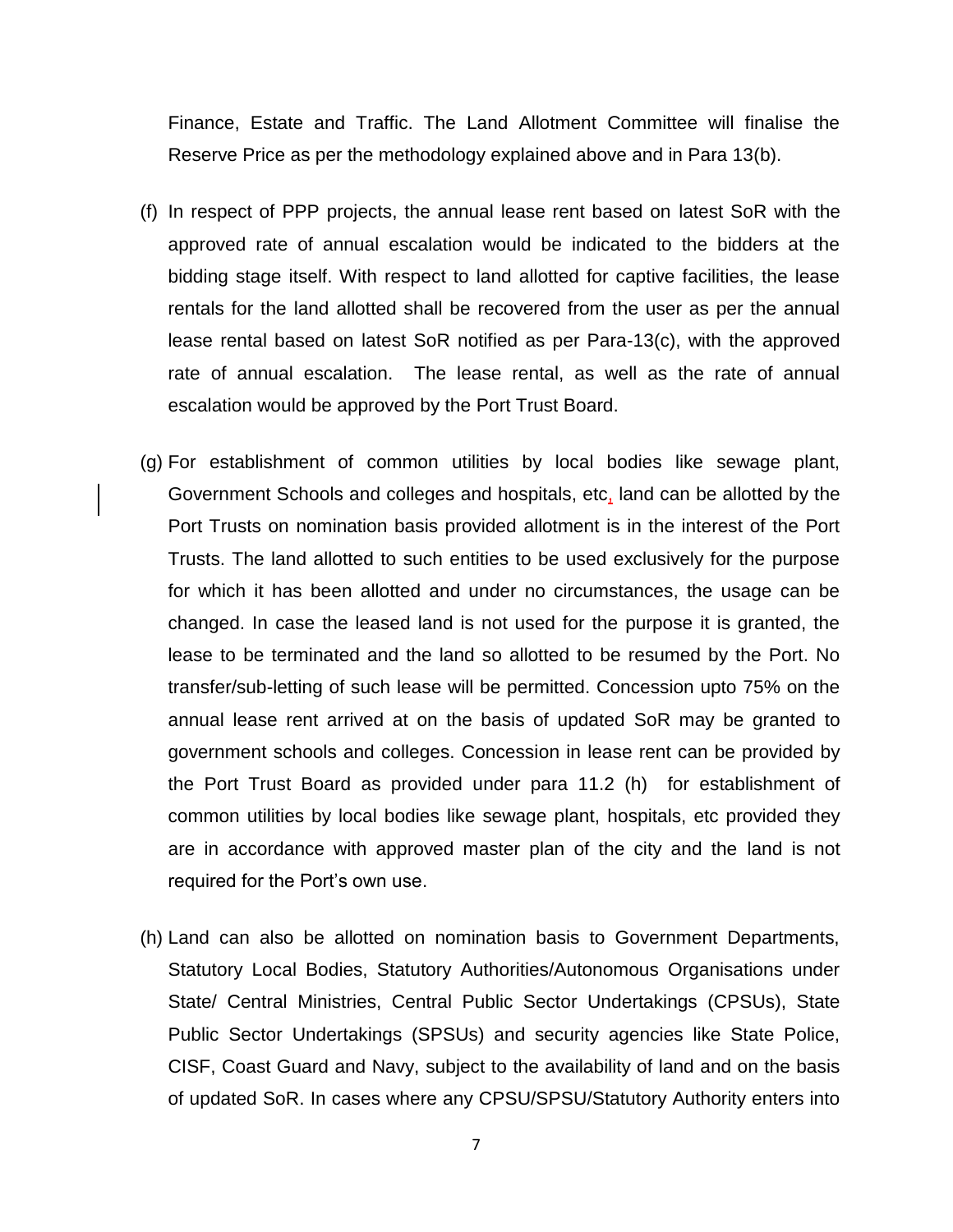Joint Ventures (JV) with private party/parties and the said CPSU/SPSU/Statutory Authority is the lead promoter and has the largest share-holding in the said JV, Port Trust Board may decide to allot land to them also on nomination basis with the approval of the Port Trust Board after incorporating appropriate safeguards. Concession may be granted to security agencies and Government Departments only upto 50% of the annual lease rent. However, in respect of land to be allotted to government departments which are essential to the functioning of the Port like customs, electricity department, health department and for core security functions, concession upto 75% of the annual lease rental can be considered by the port. But such concession can be given for only small extent of land required for core operational purposes imperative for Port functioning and not otherwise. The issue of granting concession and the quantum may be decided on a case to case basis by the Port Trust Board, after recording the reasons in writing.

- (i) When entering into a joint venture for improving Port connectivity or Port development with any public authority, land required for such projects, valued at the latest SoR may constitute the equity of the Port in such joint ventures.
- (j) The Port Trusts should not entertain any proposal for allotment of land to religious institutions or for religious purposes or to political institutions.

#### 11.3. **Renewal of Existing/Earlier Leases:**

- (a)In cases of renewal of existing/earlier leases with or without renewal option, the Port should verify if the land is required for its own use. If it is so required, the Port shall take possession of the land on expiry of lease.
- (b) If the land is not required by the Port for its own use, the Port should then check whether the land use is consistent with the land use plan and whether the lessees are not in default. Thereafter, if it is so, the following procedure will be adopted for renewal of lease of land outside the custom bond area.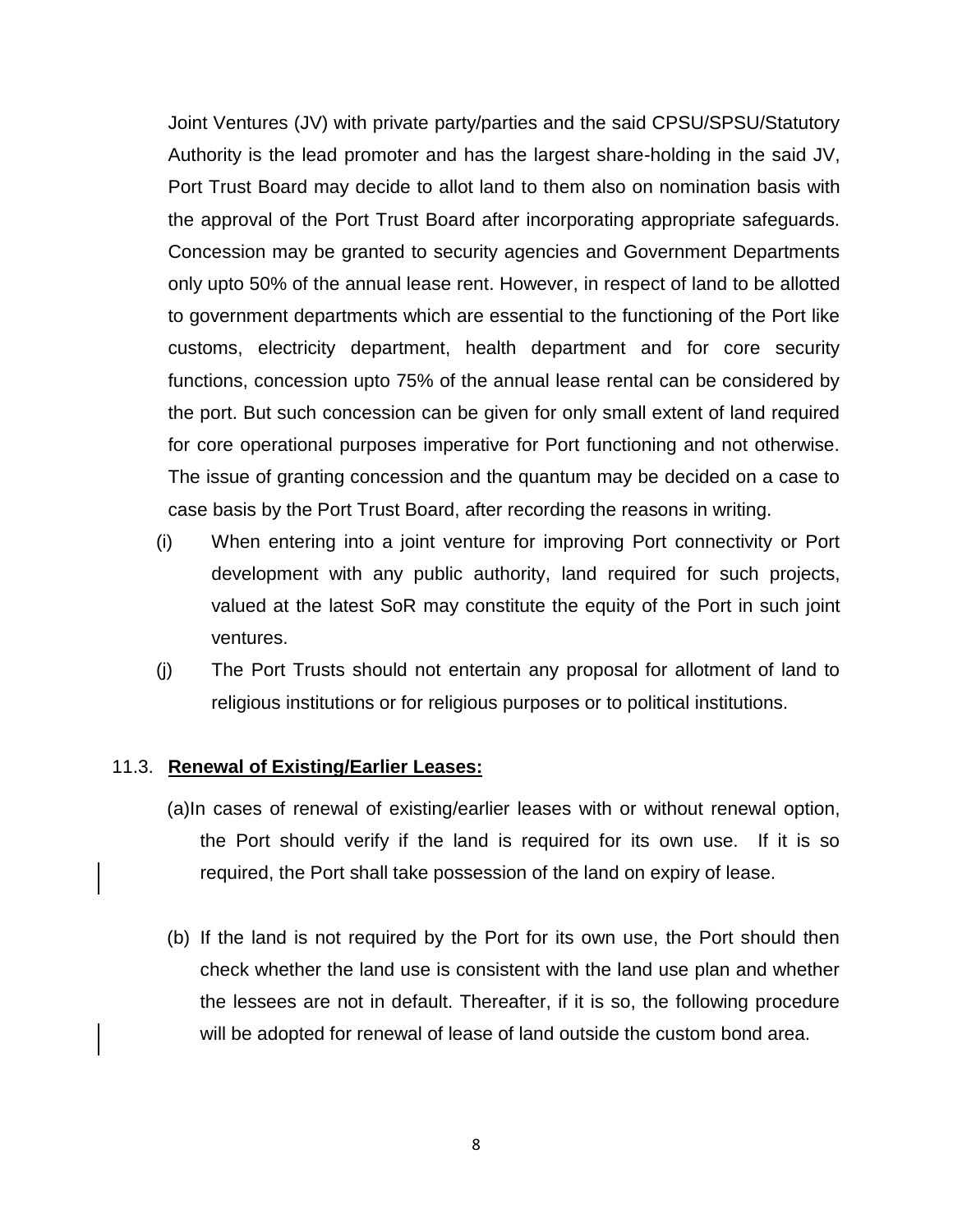- (c) During the process of renewal of existing/earlier leases, the Port is required to differentiate between those lease-agreements that provide for renewal and those that do not provide for such renewal at the end of the lease-period. In cases of renewal of existing leases, without renewal option at the end of the lease-term, the land will be put to tender-cum-auction with the first right of refusal to be extended to the existing lessee. The existing lessee should be allowed to match the H-1 bid. If any structure has been constructed by the earlier lessee on the leased land, it would be valued by a third party valuer to be agreed upon by the Port Trust and the earlier lessee and the successful bidder has to remit the value of the structures which would be passed on to the previous lessee. The bidding and auction would be only on the reserve price of the land. With a view to dissuade non-serious bids, EMD for a valid bid should be fixed at 10% of the latest SoR of the land being put on tender. If the only bidder is the existing lessee, the annual lease rental would be determined on the basis of the latest SoR notified as per Para 13(c) or the price quoted by the existing lessee in the tender-cum-auction, whichever is higher. The provision of first right will also apply to expired lease (possession has been taken by the Port) also in addition to existing leases.
- (d) In respect of lease agreements with renewal option, the lease can be renewed by the Port Trust Board by treating it as a fresh lease at the latest SoR notified as per para 13(c).
- (e) No renewal clause is to be provided in the lease-agreements entered into after coming into effect of these guidelines.
- (f) Any renewal of lease to the original party over and above the existing period is to be approved by the Board, provided that the cumulative lease period does not exceed 30 years.
- (g) Any extension beyond 30 years and for a maximum period of 99 years has to be recommended by the Port Trust Board and the same will be examined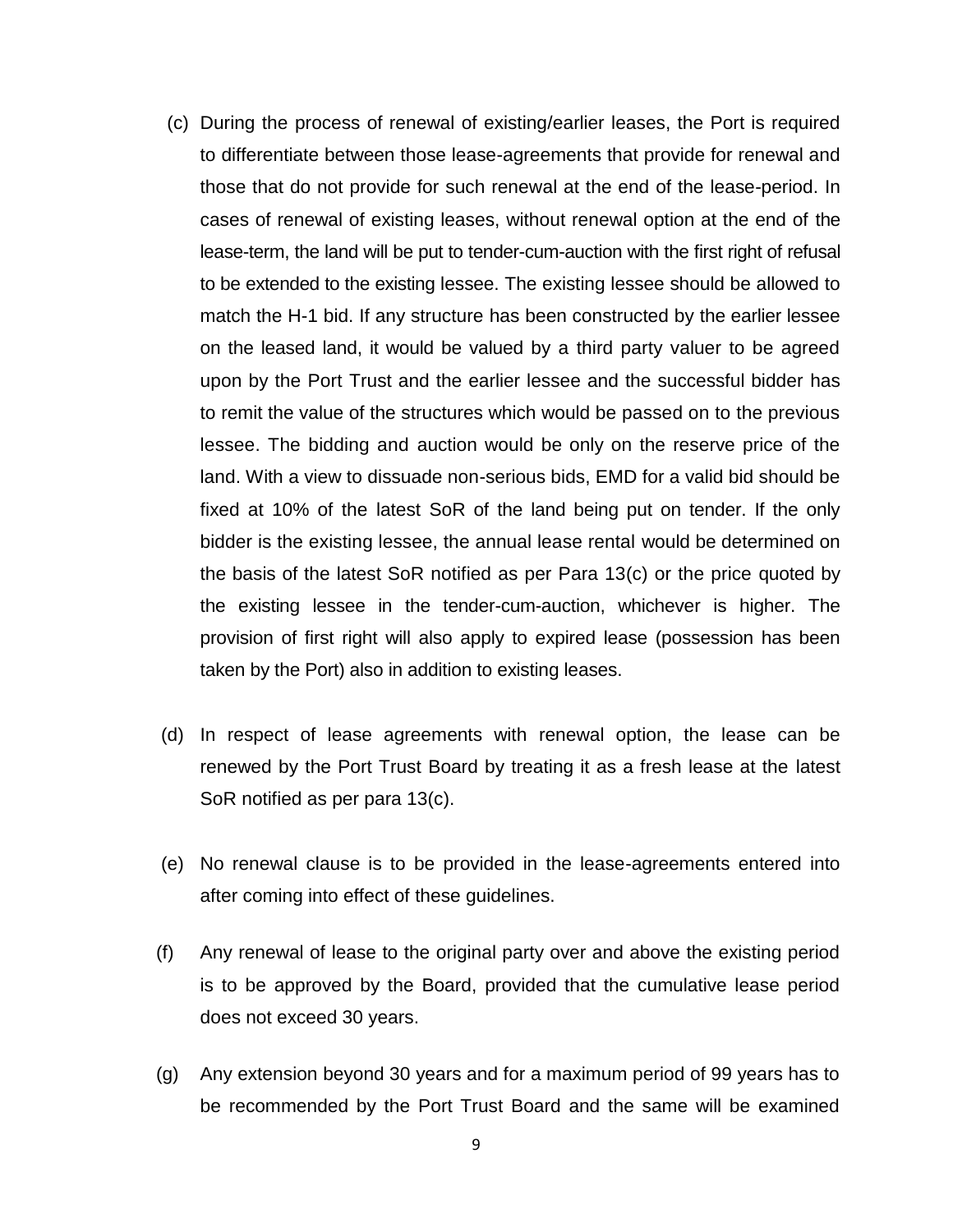and scrutinized by the Empowered Committee which would satisfy itself regarding the justification for such extension and competitiveness of the rate at which such extension is to be granted. Thereafter, approval will be granted by the Government.

- (h) After the expiry/termination of lease and despite receiving the notice thereof, or forfeiture of lease on account of change of user, assignment etc., if the lessee continues to occupy it unauthorizedly, the lessee shall be liable to pay compensation for wrongful use and occupation at three (3) times the annual lease rent based on the latest SoR, till vacant possession is obtained by the Port. In cases of land allotted on upfront basis, the equivalent annual lease rent would be calculated on pro-rata basis.
- (i) For existing leases, at the time of expiry/termination of lease, the lessee shall remove all structures at his own cost under the following conditions:
	- (a) Within three (3) months of expiry/termination, if Port decides not to reauction that land; or,
	- (b) Three months after tender-cum-auction, if the existing lessee was not successful.

Beyond this period, the lessee shall be liable to pay compensation for wrongful use and occupation at three (3) times the annual lease rent, till vacant possession is obtained. In cases of land allotted on upfront basis, the equivalent annual lease rent would be calculated on pro-rata basis. If the Port so decides, for reasons to be recorded and approved by the Port Trust Board, it may also take over the structures after third party valuation of the assets with the concurrence of the lease holder. In case removal of structures is to be carried out by the Port, it would be at the cost of the lessee.

(j) The process of renewal of existing leases should be initiated by the respective Ports well in advance, before the term of lease expires. The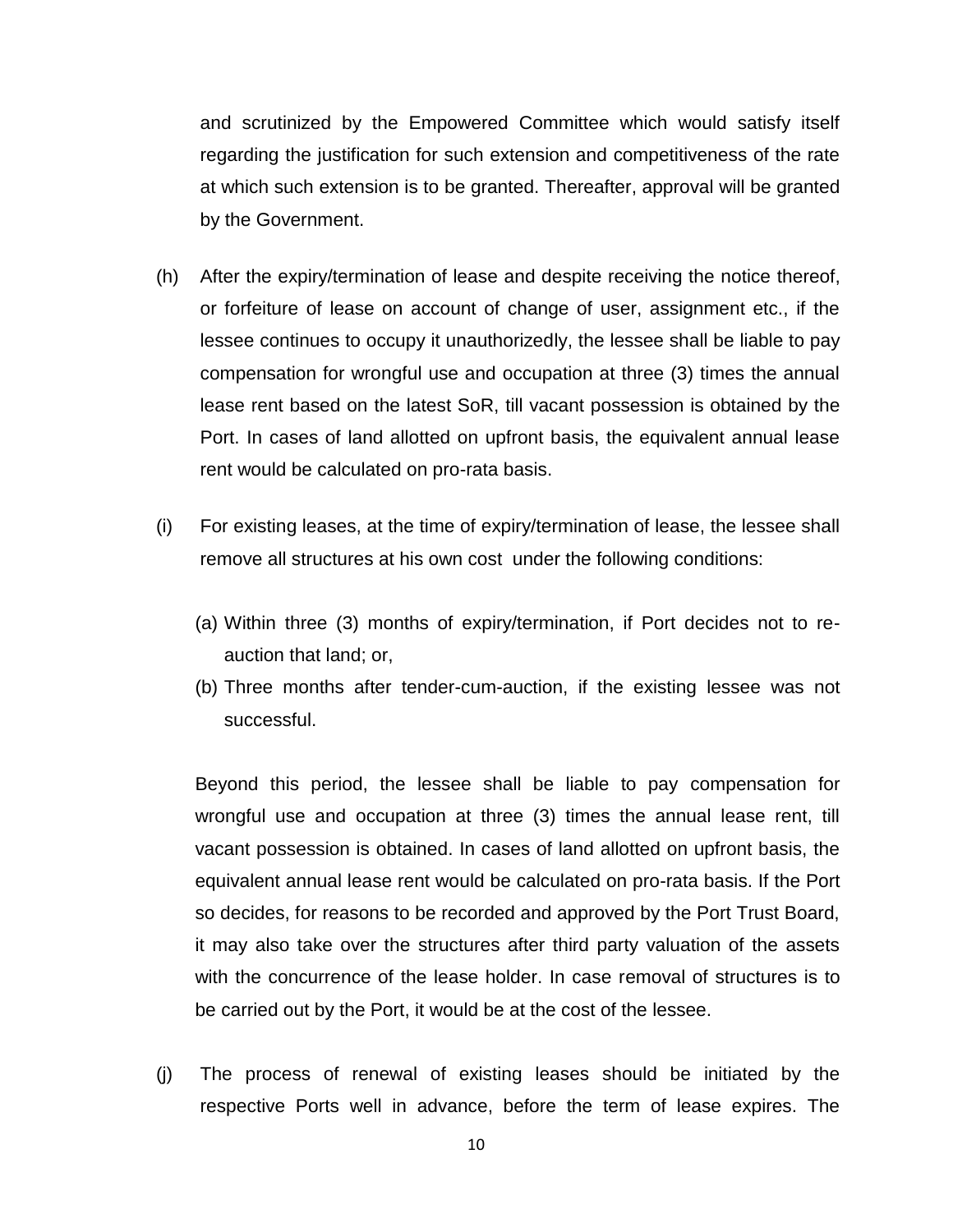automatic renewal of existing leases should be preferably done within three months of receipt of such application for renewal. Liability to pay compensation for wrongful use by the lessee will not arise, if the delay in renewing such leases is wholly attributable to the Port.

(k) In respect of old leases, where the terms of lease stipulate automatic renewal at pre-determined rates, such cases are to be reviewed by the Board on a case to case basis from the point of view of the reasonability of such terms of renewal, including the rates. In such cases, the endeavour should be to migrate to lease rentals based on latest market value.

## 12. **General- Applicable to existing and new leases:**

(A) The lessee may be allowed to transfer the lease as per extant laws after obtaining prior approval of the Board of Trustees provided the transferee takes over all the liabilities of the original lessee/ allottee. Such transfer shall be for the remaining duration of the lease and in accordance with the Land Use Plan of the Port. Before allowing such transfer, the Port shall recover:-

## **(i). In case of leases granted on upfront basis**

In case of those lands which were originally given on lease on upfront- rental basis, the transfer as per extant laws may be allowed subject to the transferee agreeing to pay the following:-

- (a) An undertaking for payment of the upfront rental as calculated on pro-rata basis for the balance period; and
- (b) A fee equal to 50% of the pro-rata upfront rental payable upto the time of transfer.

## **(ii). In case of leases granted on annual lease rent basis**

In case of leases granted on annual lease rent basis transfer may be allowed subject to:-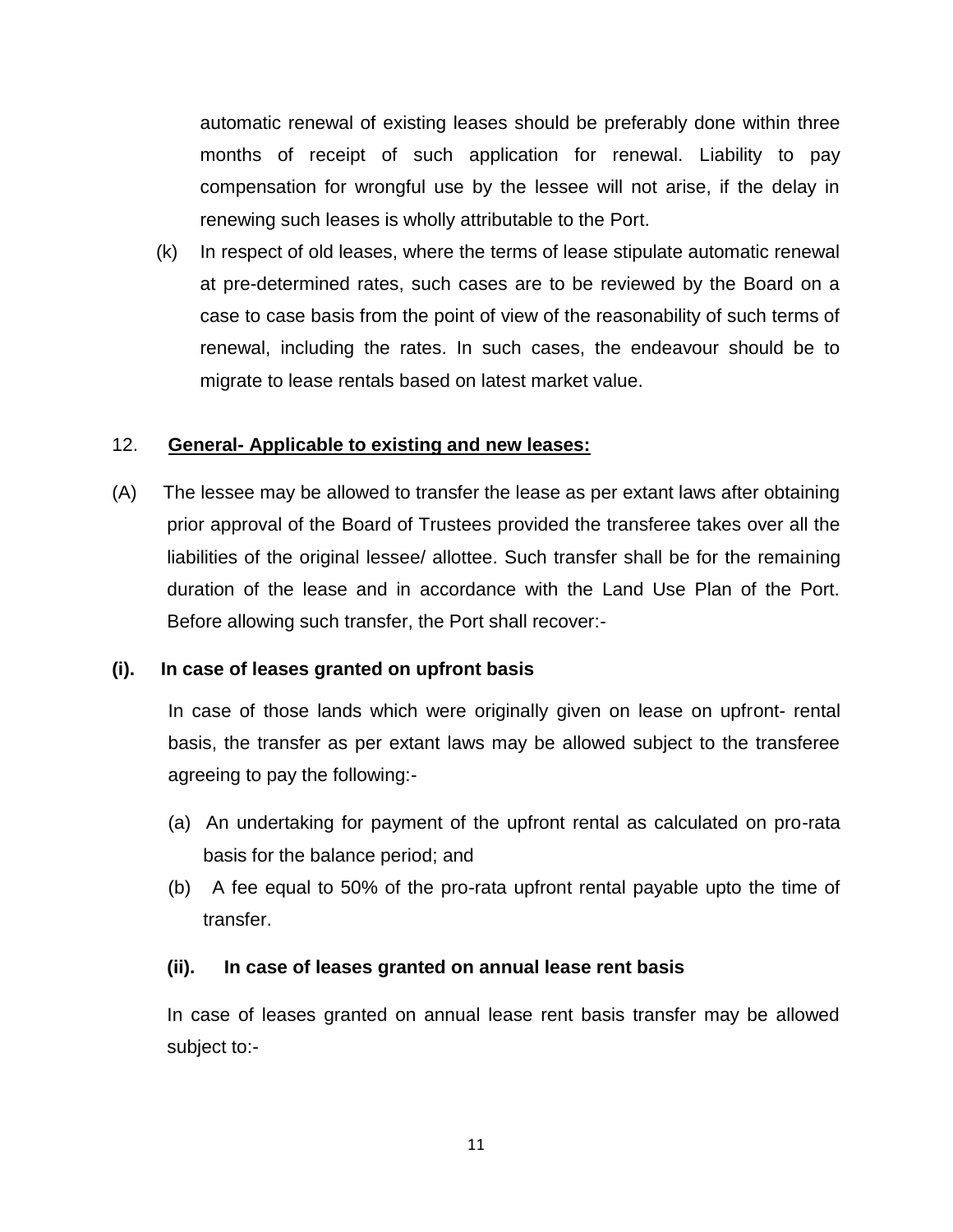- (a) An undertaking for payment of the annual lease rental for the balance period, and
- (b) A fee equivalent to 50% of the total lease rent payable by the original lessee upto the time of transfer.
- B. **Subletting** :The existing lease holder may be allowed to sublet/partially sublet the leased premises to another party for the same purpose for which it was originally allotted. Also, such subletting shall be in accordance with the Land Use Plan and before allowing this, the Port shall recover 50 % of the rent charged by the lessee from the sub-lessee for the entire period of sub-lease irrespective of the fact whether land was originally allotted on upfront basis or annual rental basis. It is clarified that the original lessee would continue to remain responsible for payment of lease rent and for adherence to the terms and conditions of lease. However, in respect of leases which shall be entered into after the coming into effect of these guidelines, in cases where, the lessee is not able to utilize the entire land leased to him, the portion of the lease premises not required by him should be surrendered and no subletting shall be permitted. Port Trust shall refund proportionate lease rental when allotted on upfront premium basis. It is further clarified that leased premises also includes structures built on lease land for the purpose of recovering of subletting fee. Exemption from collecting subletting fee may be given in case of FTZ/SEZ wherein the business model is based on subletting only.
- C. All proposals for transfer / subletting should be evaluated by the Land Allotment Committee and thereafter approved by the Board of Trustees.
- D. NOC can be granted for mortgage of leasehold land, along with the permissible structures erected by the lessee thereon in favour of reputed financial institutions/ scheduled banks, subject to the Port retaining the first charge on them. The Board of Trustees may permit the mortgage on collection of a nominal fee commensurate with the size and lease value of the land to be fixed by the Trust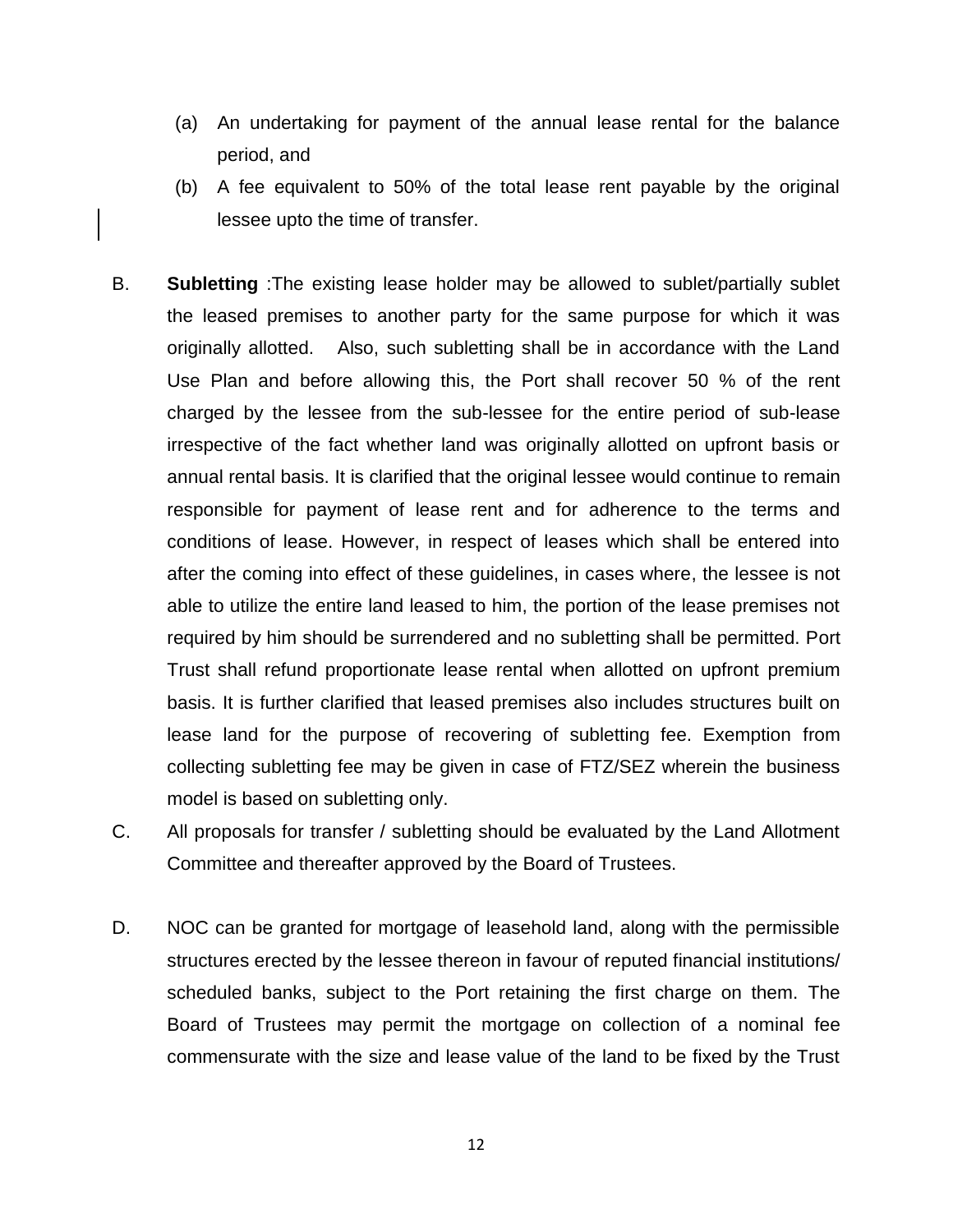Board.All proposals for grant of NOC for mortgage may be duly recommended by the Land Allotment Committee and approved by the Chairman of the Port.

- E. Each lease agreement should specifically provide for termination of lease, if the leased land is not utilized for the purpose for which it is allotted, within two years of the allotment, or such shorter period as may be fixed at the time of approval of the lease. However, this period of two years can be extended by the Board maximum upto one more year from the date of physical possession of land in respect of security/ government agencies only. Similarly, each lease agreement should specifically provide for surrender of lease, subject to prior notice by the lessee at least 6 (six) months in advance and refund of proportionate upfront premium if the land was leased on upfront basis. Even in existing leases, in cases of premature surrender of lease, proportionate upfront premium to be refunded by the Port if the land was leased on upfront basis.
- F. After the expiry/termination of lease or forfeiture of lease on account of change of user assignment, etc., if the lessee continues to occupy it unauthorized, the lessee shall be liable to pay compensation for wrongful use and occupation at three times the annual lease rent, irrespective of the fact whether land was originally allotted on up front basis or annual rent basis, till vacant possession is obtained. In cases of upfront bidding, the annual lease rent would be determined on pro-rata basis
	- G. If a lessee breaches/ violates any provision of Lease Agreement, the Port Trust Board would reserve the right to impose appropriate penalty on the lessee or cancel the lease depending upon the nature/ magnitude of breach/ violation. Such penalty may be imposed after giving a reasonable opportunity to the lessee to present his case.
	- H. The Port would have the option to prescribe Minimum Guaranteed Traffic/ Minimum Guaranteed Revenue as conditions for fresh leases, if deemed fit.
	- I. Licence fee for water area would be 50% of licence fee of abutting land.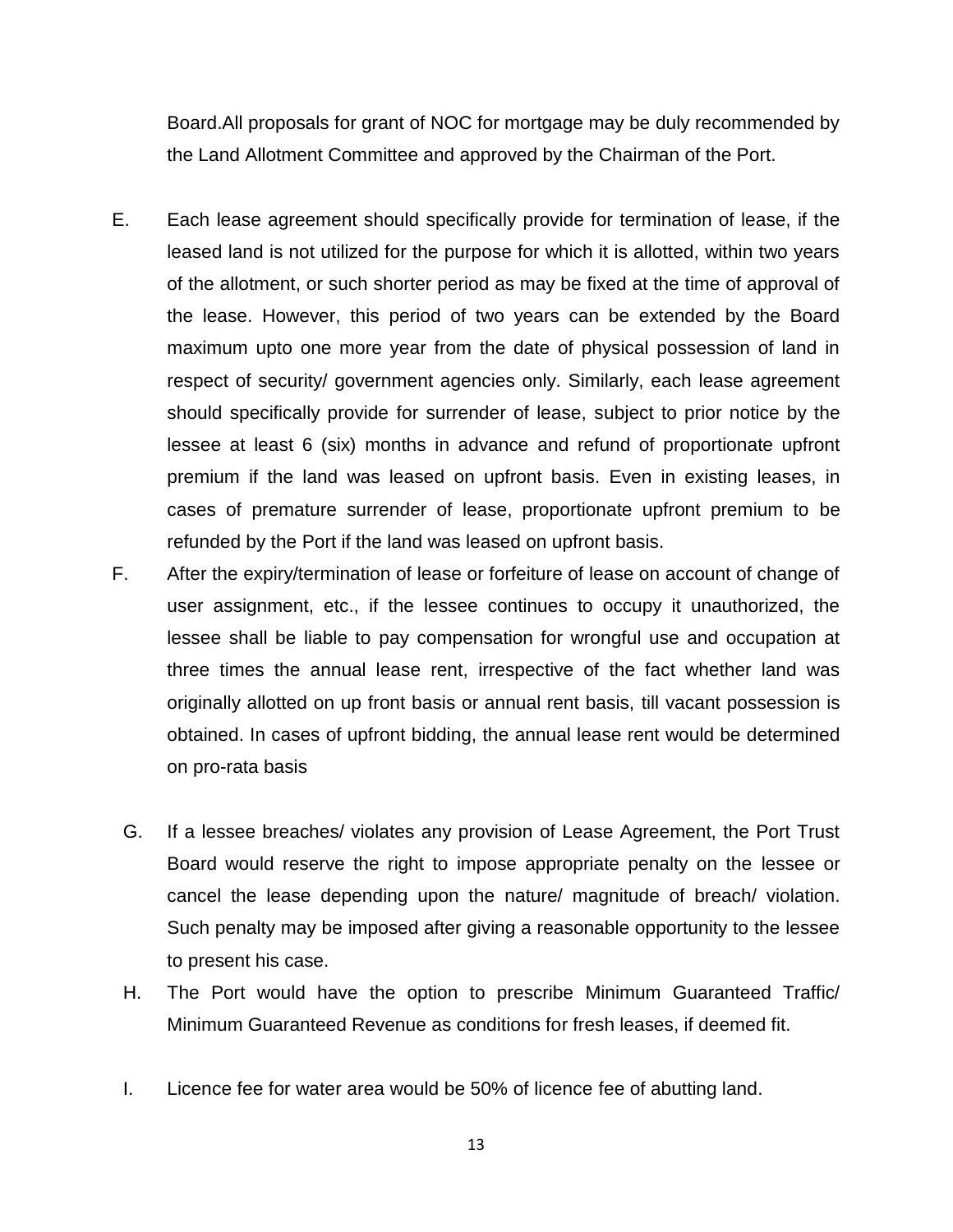- J. The Port Trust Board shall have the right to resume possession of the leased land in public interest before expiry of lease period. In such cases, subject to availability of land, the lessee may at the discretion of the Port Trust Board be given an option to relocate activities in another suitable location to be offered by the Port, as per the land use plan or refund of proportionate upfront premium if the land was leased on upfront basis.
- K. The Port Trust Board shall fix objective eligibility criteria for qualification of bidders, such as net-worth, tax certifications and non-pendency of mutually admitted Port dues.
- L. In respect of land situated adjoining to Defence Installations as defined in Works of Defence Act, 1903, prior concurrence of the Local Defence Authority will be required.
- M. Transfer of lease should not be permitted where land has initially been allotted on nomination basis or at concessional rates of lease rent.
- N. In respect of a case where the transferor extracts premium on the transfer of the lease, 50% of such premium is to be paid to the Port Trust.

## 13. **Market Value of land and SoR:**

- (a) Land Allotment Committee may normally take into account the highest of the factors mentioned herein below to determine the latest market value of Port land. In case the land allotment committee is not choosing the highest factor, the reasons for the same have to be recorded in writing.
	- i. State Government's ready reckoner of land values in the area, if available for similar classification/ activities.
	- ii. Highest rate of actual relevant transactions registered in last three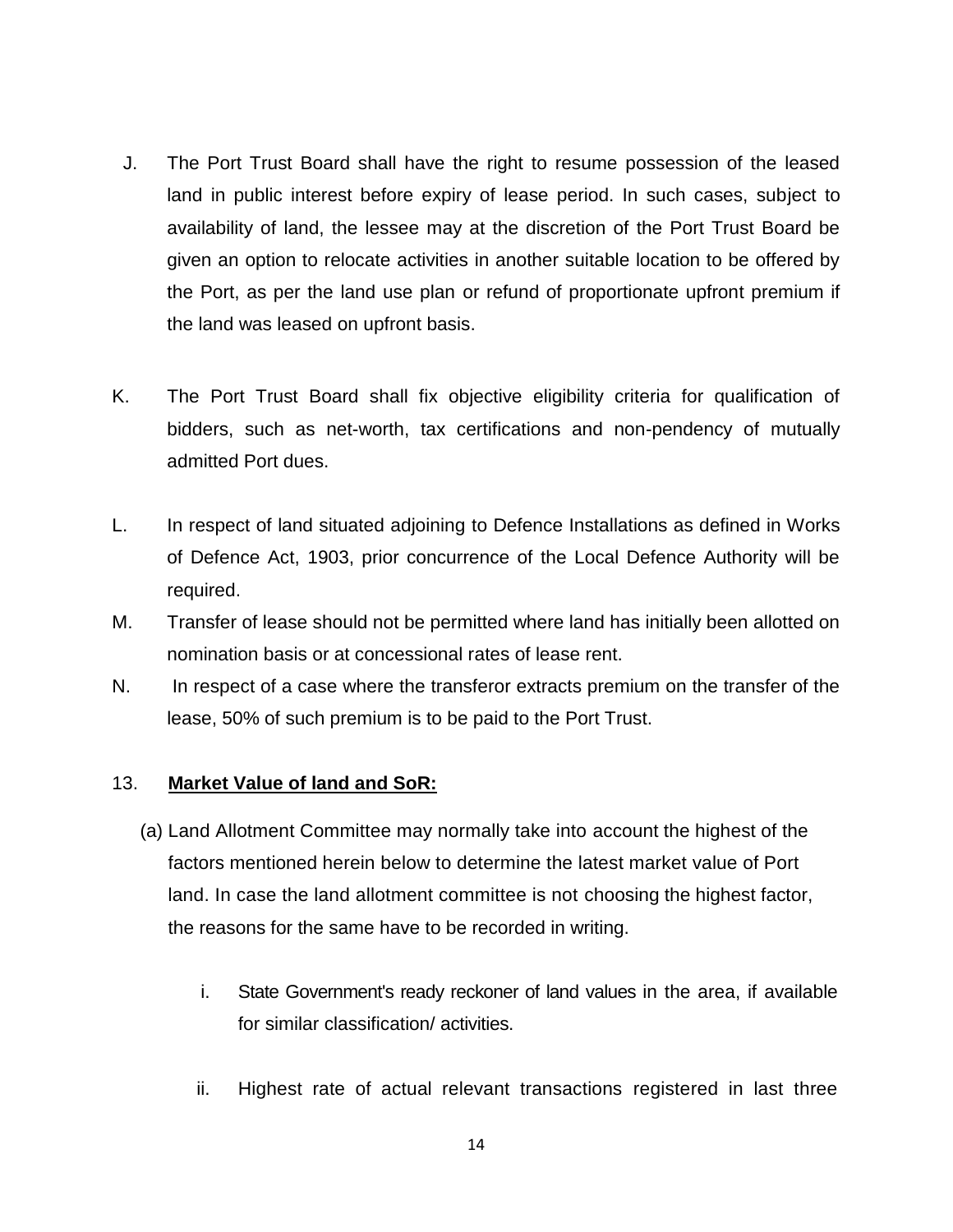years in the Port's vicinity (the vicinity of the Port is to be decided by the respective Port Trust Boards), with an appropriate annual escalation rate to be approved by the Port Trust Board.

- iii. Highest accepted tender-cum-auction rate of Port land for similar transactions, updated on the basis of the annual escalation rate approved by the Port Trust Board.
- iv. Rate arrived at by an approved valuer appointed for the purpose by the Port.
- v. Any other relevant factor as may be identified by the Port.
- (b) The Land Allotment Committee shall, while recommending the latest Market Value for any land would normally take into account the highest of the factors mentioned in Para 13 (a) above. Reserve Price in terms of the annual lease rent would be latest SoR determined in accordance with Para 13(a) and 13 (c) and would in no case be less than 6% of the latest market value recommended by the Port Trust.
- (c) The Port Trust would make a proposal as outlined in para 13(a) to TAMP for fixing the latest SoR of the land. The TAMP would notify the latest SoR of the land after following due process of consultation with stake holders within 45 days of receipt of the proposal. The Port Trust Board will fix a rate of annual escalation which would not be less than 2%. SoR would be refixed once in every 5 years by TAMP.

## (d) **Reserve Price for Auction**:

The reserve price should be the latest SoR with due escalation for all leases within and outside the Custom Bonded Area.

#### 14. **Right of Way permission:**

The Right of Way permission for laying pipelines/conveyors etc., from jetties to the tank farms within & outside port area shall be given with approval of the Board. It shall neither be a lease nor a license. As far as possible, the pipeline should be permitted only underground. There shall not be any allotment of land to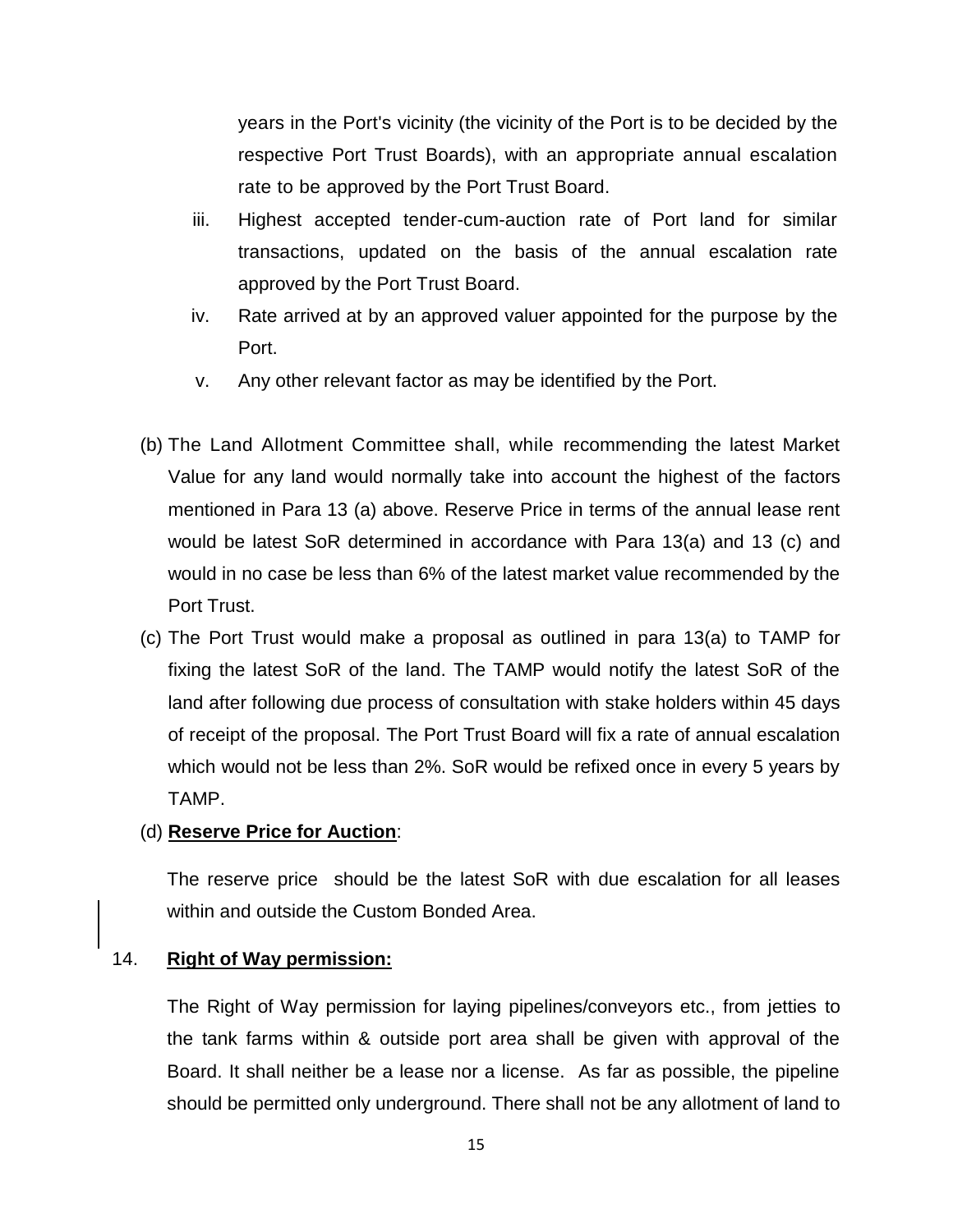a party for giving Right of Way permission. As far as possible, these shall be laid on common user basis and if the same pipeline is required by any other party, it shall be spared, on such terms as agreed between the parties and the Port Trust Board. The parties shall have to abide by the conditions specified by the Port. An indicative list of guidelines/conditions for Right of way permission is at Annexure to this document. The Policy for giving the Right of way permission and the terms and conditions shall be formulated by the respective Port Trust Boards.

## 15. **Transparency and Accountability Provisions:**

- (i) All proposals for transfer of leases, change of purpose/use, mortgage of land, Right of Way permission etc shall be recommended by the Land Allotment Committee and approved by the Port Trust Board.
- (ii) The allotments through tender-cum-auction shall only be done through etendering.
- (iii) All financial transactions related to land shall be made with authorized banks on e-payment basis.
- (iv) Details of latest market value assessed by Ports should be displayed on their websites.All matters relating to land bank belonging to a Port, including location and availability should be placed on their website.
- (v) Any proposal for fresh lease/ licence or renewal of existing lease/licence should be placed in the public domain and reasonable time provided for inviting comments / suggestions of the public.
- (vi) Any proposal for revision of the land use plan shall be published in the website of the Port Trust inviting objections and suggestions and shall be finalised by the Board after considering the objections and suggestions received.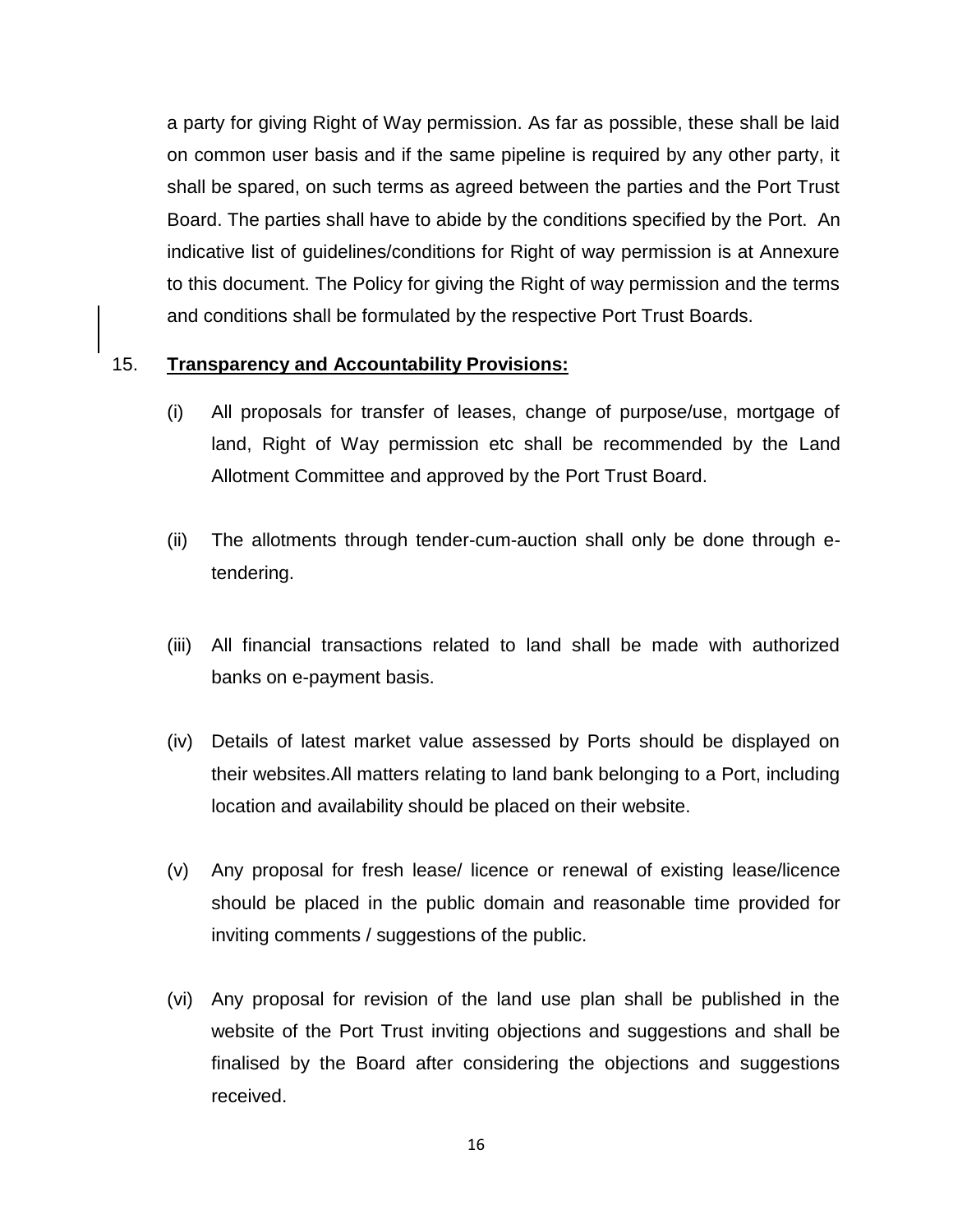- (vii) In case of any ambiguity or doubt arising in regard to any provision, the Ministry of Shipping would have the powers to interpret and clarify the same within the overall framework and spirit of these guidelines.
- (viii) In case of any difficulty arising in implementing these guidelines, the Ministry of Shipping would have the powers to relax the provisions in these Guidelines, in public interest, within the overall framework and spirit of the guidelines.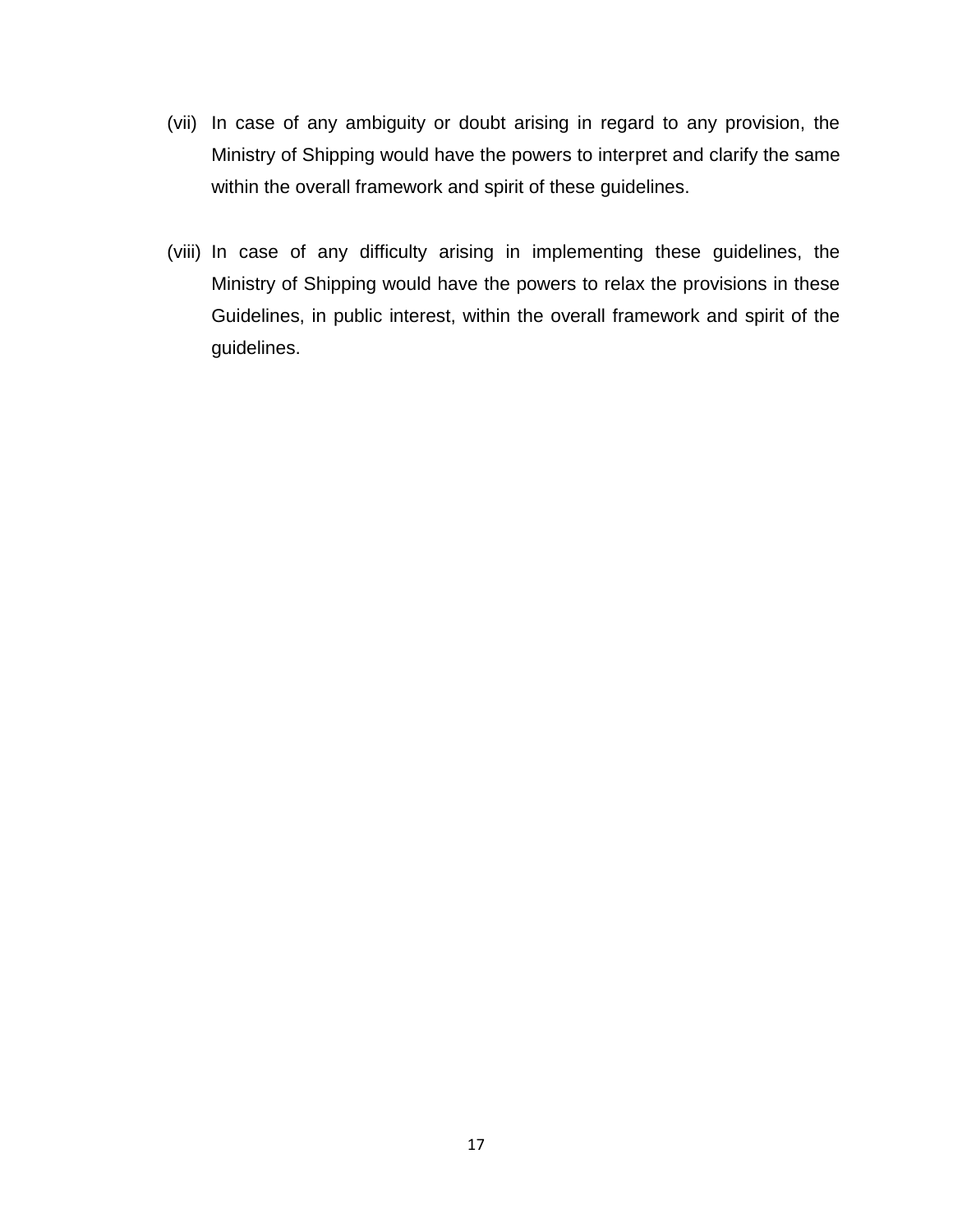## **Broad Terms and Conditions for issuance of Right of way Permission for laying Pipelines/conveyors etc.**

- 1. The parties shall be allowed to lay pipelines/conveyors etc., on right of way basis and on purely temporary basis.
- 2. Only permission shall be given. There shall not be any allotment of land to the party nor is to be construed to be a lease or licence.
- 3. Facility compensation or right of way charges shall be paid by all parties. For the purpose of Right of way leave charges, the area occupied by pipelines shall be calculated based on the diameter and length of those pipelines. In case of multi-layer stacks, the physical area occupied by the multilayer pipeline/conveyor stacks shall be considered and the respective users shall be billed accordingly. As far as underground pipelines are concerned, if the users establish that the possession of surface area above the underground cross-country pipelines is not physically with them, the area occupied by such pipelines shall be considered as 50% of the diameter and length, for the purpose of levy of Right of Way charges.
- 4. As far as possible, the pipelines may be laid on common-user basis. If any other party wants to use the pipelines, they may be given permission on such terms as agreed to between the Parties and the Port Trust Board.
- 5. One time Supervision charges as a percentage of the cost of laying of pipelines/conveyors etc. in the port limits shall be paid by all the parties to the Port Trust. The charges would be applicable even if the supervision is done by a third party.
- 6. Each Port Trust Board would formulate and approve their own policy for one time supervision charges, MGT and additional compensation charges if any for granting way leave permission.
- 7. The Port Trust shall ensure that the wharfage and all other charges due to be paid by the party, shall be paid to the Port Trust for the cargo handled through the pipelines.
- 8. All statutory permissions including that of explosives and fire-safety etc., shall be obtained by the parties concerned from the respective authorities.
- 9. Port Trust shall reserve the right to direct the parties to remove the pipelines modify or re-route the pipelines in the exigencies or interest of the Port and the Party shall carry out the same at their own cost.
- 10. The party shall indemnify the Port Trust against all kinds of damages, loss to Port property, personnel etc., caused due to laying, maintenance and operation of pipelines.